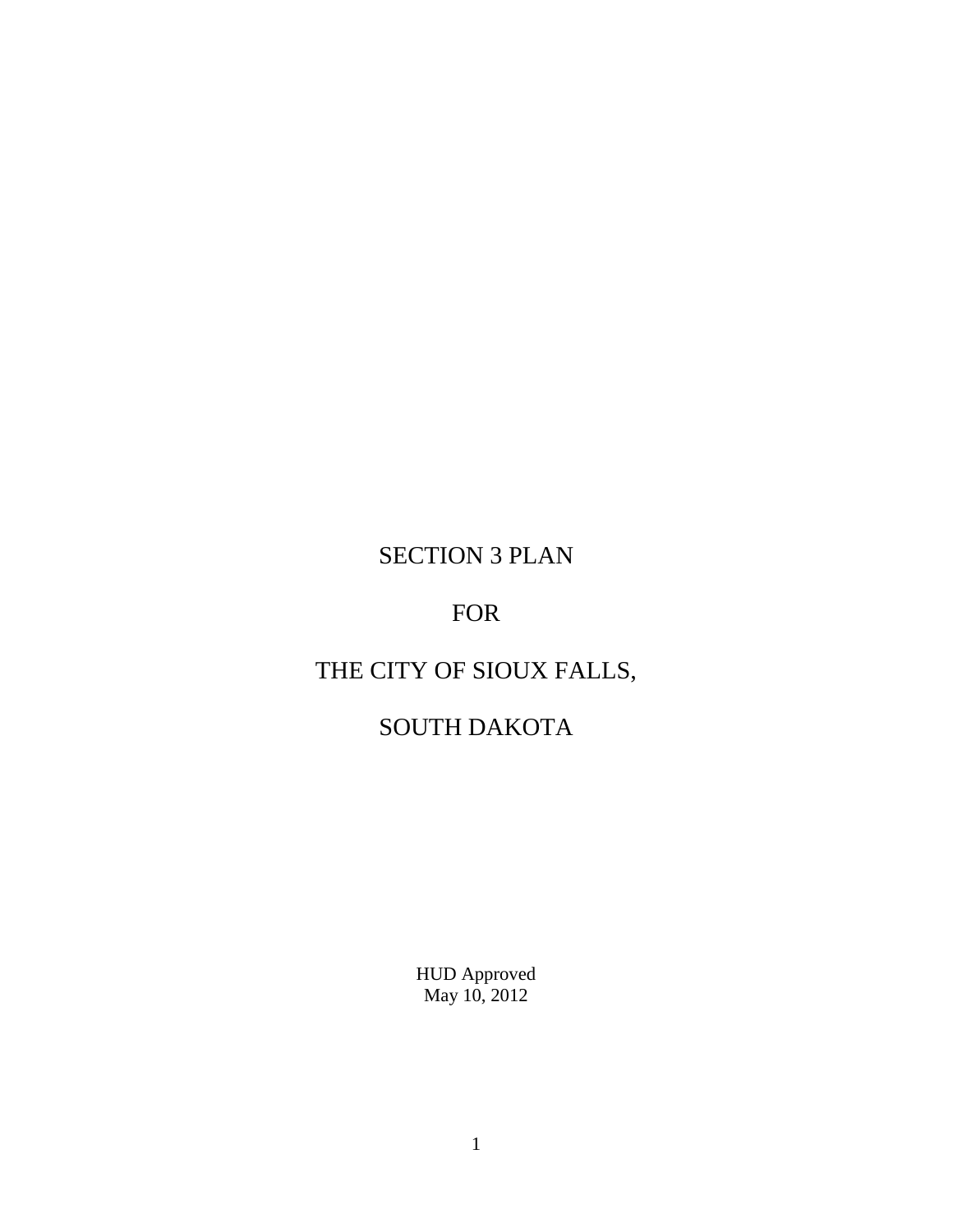## TABLE OF CONTENTS

|                                                        | Page           |
|--------------------------------------------------------|----------------|
| <b>Table of Contents</b>                               | $\overline{2}$ |
| <b>General Policy Statement</b>                        | 3              |
| Notifying Section 3 Residents                          | 4              |
| Facilitating Section 3 Resident Training & Development | 4              |
| Notifying Potential Section 3 Contractor               |                |
| Awarding Contracts to Section 3 Businesses             |                |
| Incorporation of Section 3                             | 6              |
| Section 3 Numerical Goals & Achievement                | 6              |
| Reporting                                              |                |
| <b>Internal Complaint Procedure</b>                    | 8              |
| Definitions                                            | $9 - 12$       |

## **Exhibits/Forms**

| Exhibit 1 | <b>Section 3 Contract Clause</b>                                         |
|-----------|--------------------------------------------------------------------------|
| Exhibit 2 | Assurance of Compliance                                                  |
| Exhibit 3 | <b>Monthly Compliance Form</b>                                           |
| Exhibit 4 | <b>Certification for Business Concerns Seeking Section 3 Status</b>      |
| Exhibit 5 | <b>Certification for Section 3 Business Employee</b>                     |
| Exhibit 6 | Certification of Residents Seeking Preference in Training and Employment |
| Exhibit 7 | <b>Employment Needs</b>                                                  |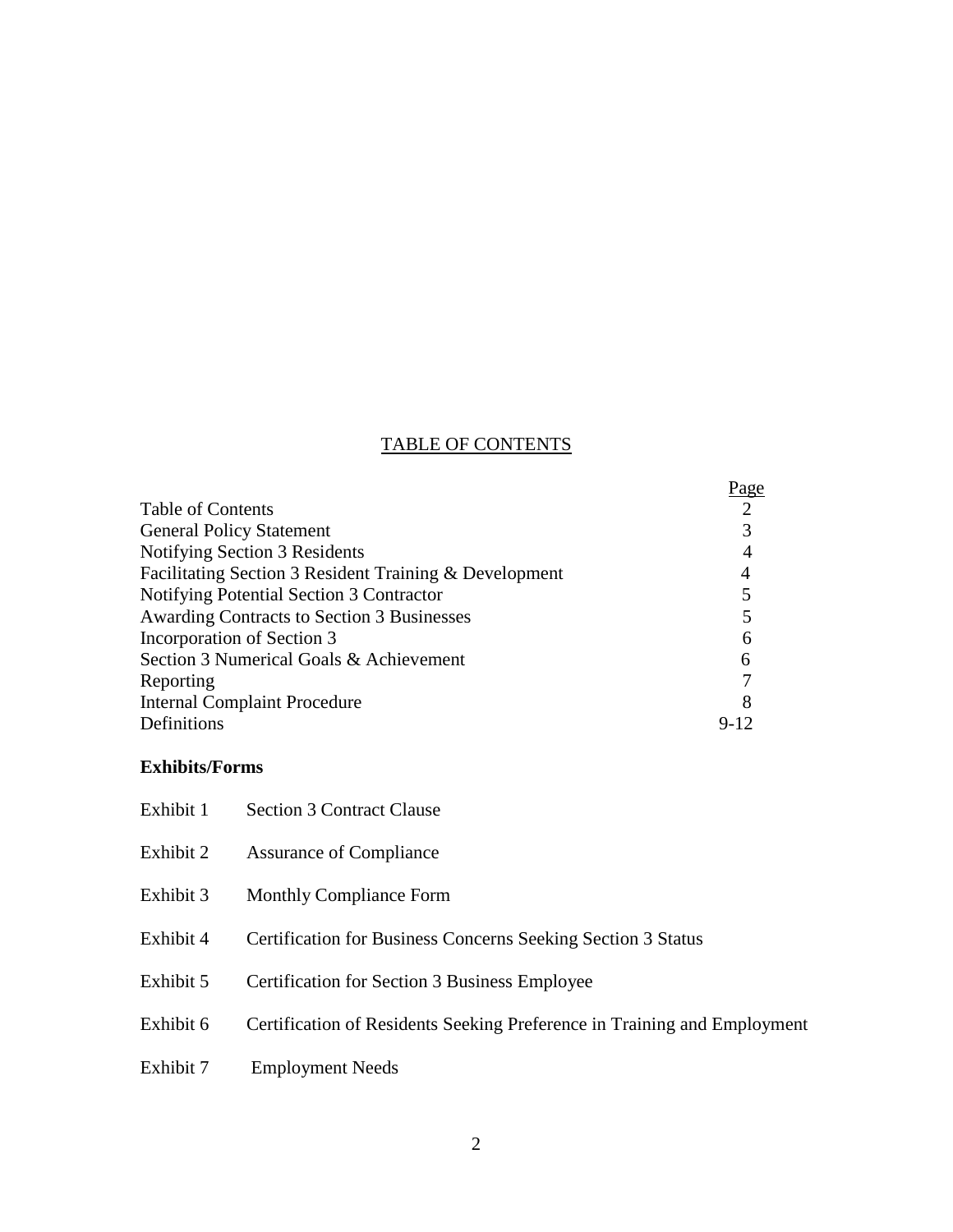#### GENERAL POLICY STATEMENT

The City of Sioux Falls is committed to assisting its residents to achieve the goal of selfsufficiency by providing opportunities for training and employment on all projects supported by Federal funding from Housing and Urban Development (HUD) as required under Federal Regulation 24 CFR Part 135. The realization of this policy will be achieved by providing employment opportunities on construction projects through the encouraging of contractors to hire qualified residents, connecting qualified residents to job training and placement activities and providing program coordination that facilitates economic opportunities. To further ensure achievement, the Section 3 Clause will become a permanent part of both bid solicitations and contracts for construction projects.

This policy shall result in a reasonable level of success in the recruitment, employment and utilization of Section 3 businesses and residents for work on construction contracts partially or wholly funded with HUD monies within the City of Sioux Falls. The City shall examine and consider a contractor's potential for successfully providing employment opportunities to Section 3 residents prior to acting on any proposed contract award.

In order to achieve compliance with HUD requirements for all Section 3 covered projects the City will adopt the requirement that contractors recruit and hire Section 3 qualified residents to the greatest extent possible. In addition, it will require that all contractors accept the established goal of this plan to award that dollar amount of contracts for construction, repair and rehabilitation to qualified Section 3 businesses. The City will continue, on a permanent basis, the recording of contracts awarded to and actions taken to comply with regulations pertaining to Section 3.

The City of Sioux Falls will meet the obligations as outlined in 24 CFR 135.32, to the greatest extent feasible, to provide job training, employment, contracting and other economic opportunities to low and very low income residents and companies relative to the expenditure of housing assistance and community development assistance. This will include funded projects of housing rehabilitation, housing construction and other public construction.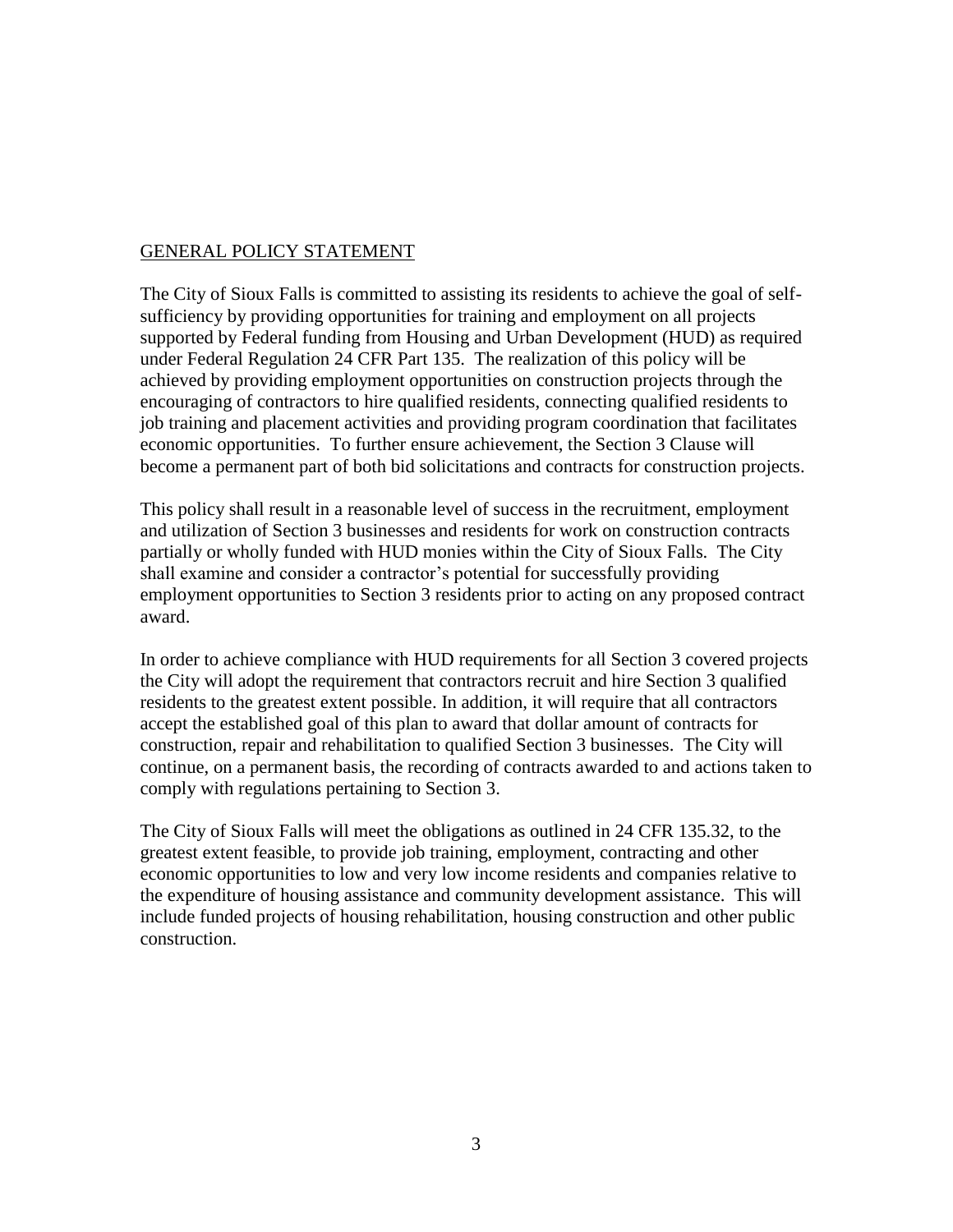#### Notifying Section 3 Residents

Recruitment of Section 3 residents shall be an ongoing program involving notification of potential self-certifying residents through the City of Sioux Falls website, the local State of South Dakota Job Service office, the local Multi-Cultural Center and Labor Union Temple. In addition, each published construction project bid notice will include a reference relative to the potential of jobs available to certified Section 3 residents and information on how to contact the City Section 3 Coordinator.

The City of Sioux Falls has adopted the prescribed percentage goal of aggregate new hires on qualified construction projects to be Section 3 residents and/or the prescribed percentage of the total contract be subcontracted to Section 3 businesses. It is anticipated that an appropriate number of qualified residents and those willing to begin as unskilled labor will be able to participate in Section 3 qualified labor efforts. A prime contractor may satisfy the aspirational goal hiring requirement through its subcontractors.

The program is not intended to cause the termination of current employees but to provide every effort, to the greatest extent feasible, to employ Section 3 qualified residents and businesses participants before any other person when hiring addition employees for work on Section 3 covered construction projects.

### Facilitating Section 3 Residents Training and Development

The Section 3 Coordinator for the City of Sioux Falls will, in order to assist in training and development of Section 3 residents, counsel any contractor intending to hire additional employees. This activity will include the creation of a list of potential employment opportunities for any planned future construction project be it HUD funded or not. The source of potential employees will be from the list of interested and qualified Section 3 residents developed by the ongoing certification process of the coordinator. The intent of the counseling is to provide continuing employment with contractors and sub-contractors following completion of projects funded by HUD.

The contractors hiring certified Section 3 residents will furnish names of those residents and the skills available in order to provide a pool for future positions that are known to the coordinator. This also provides a one-stop source from which to recruit qualified residents in addition to their own required outreach and expands the potential for employment to non-HUD funded construction projects.

The coordinator will be available, by appointment, to assist any Section 3 qualified resident to complete a job readiness assessment. Upon completion of the readiness assessment the Section 3 Coordinator will determine if the applicant meets the eligibility requirements. Those not being deemed ready for employment will be referred to agencies better equipped to address the applicant's needs.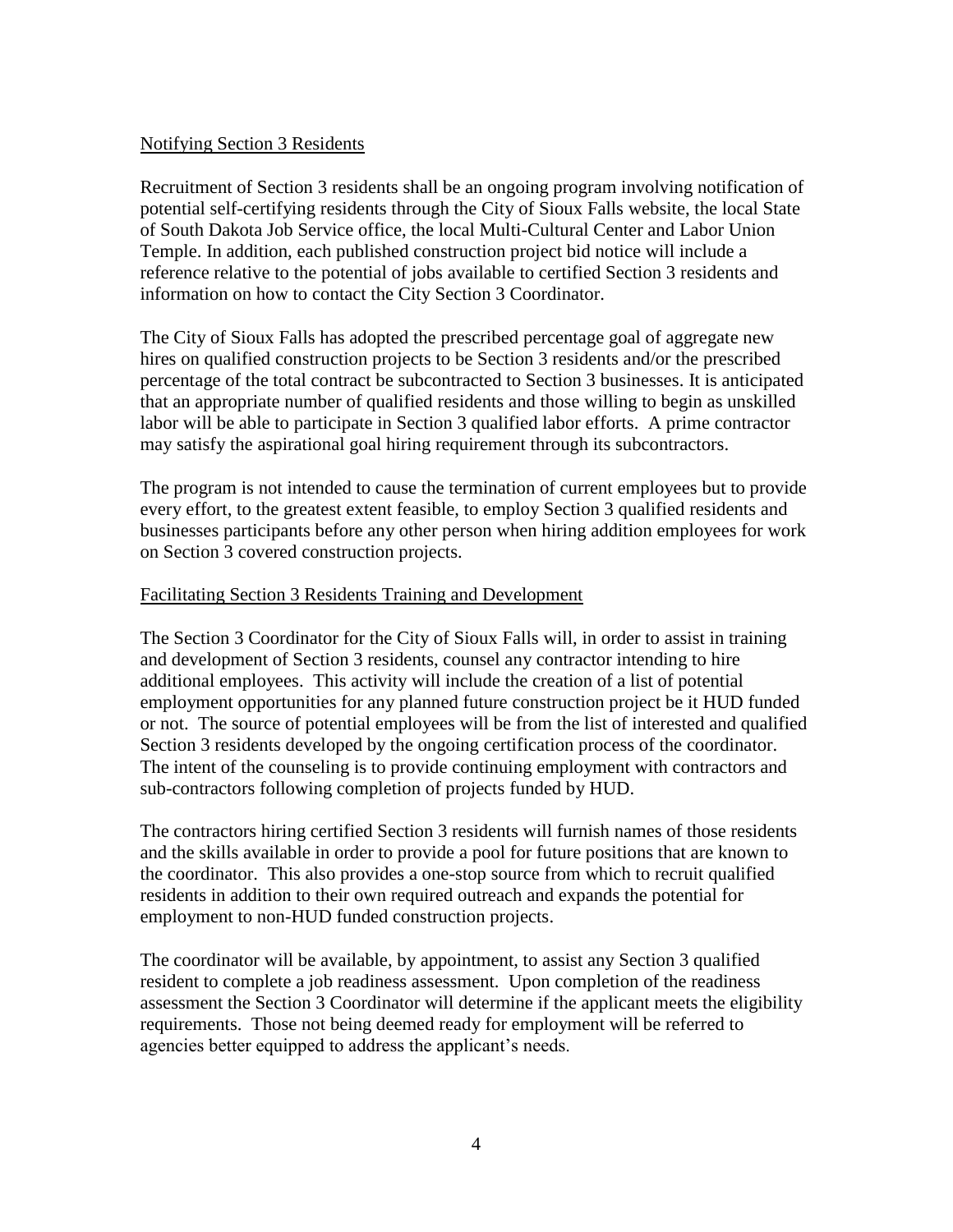The coordinator will in addition be available to assist the certified resident in preparing for and completing a job interview if required. The coordinator will follow up to determine if the resident was hired or identify reasons for rejection and if possible provide assistance to overcome potential employer's objections. Supportive services, counseling, dispute resolution and other employment retention assistance will be provided to the greatest extent possible.

#### Notifying Potential Section 3 Contractors

The City of Sioux Falls will utilize the following methods to notify and contact Section 3 business concerns of existing contracting opportunities:

- Advertise planned projects via newspaper, with mailings and notices to construction associations. These communications will provide information about work to be contracted, where to obtain additional information and how to certify as a Section 3 business.
- Provide timely notice of construction project bidding to Section 3 businesses.
- Conduct pre-bid meetings providing detailed information on all upcoming construction bids. These meetings to be attended by the Section 3 coordinator or a person designated to act in that capacity. These meetings will provide orientation to bidders on the requirements relative to Section 3 subcontractors and residents.
- Contact City of Sioux Falls contractor associations and local Small Business Administration offices of upcoming construction bids and request assistance in identifying Section 3 businesses.
- Develop referral sources to ensure job readiness through on the job training and mentoring for Section 3 residents requiring assistance.
- Develop referral sources to assist Section 3 residents to start businesses and learn bidding techniques, to develop contracts and obtain licenses, bonding and insurance.

#### Awarding Contracts to Section 3 Business Concerns

Each qualified contractor bidding on construction projects funded wholly or in part by HUD funds will self-certify as a Section 3 business. In addition bidders, qualified as Section 3 businesses or not, will provide employees, hired within the last three years, forms whereby they may self-certify as Section 3 residents. Low and very low income persons residing in the four county metropolitan statistical area (Lincoln, Minnehaha, McCook and Turner counties, South Dakota) seeking preference in training and employment will be notified that they are eligible to self-certify as Section 3 residents when they register with the State of South Dakota Employment Service or with any of the construction trade union groups or contact the Community Development office.

This will be accomplished by completion of the certification form and attachment of adequate proof of Section 3 eligibility. (See Exhibit 4 – Section 3 Participant Eligibility for Preference Form). All bidding contractors shall be provided with a copy of this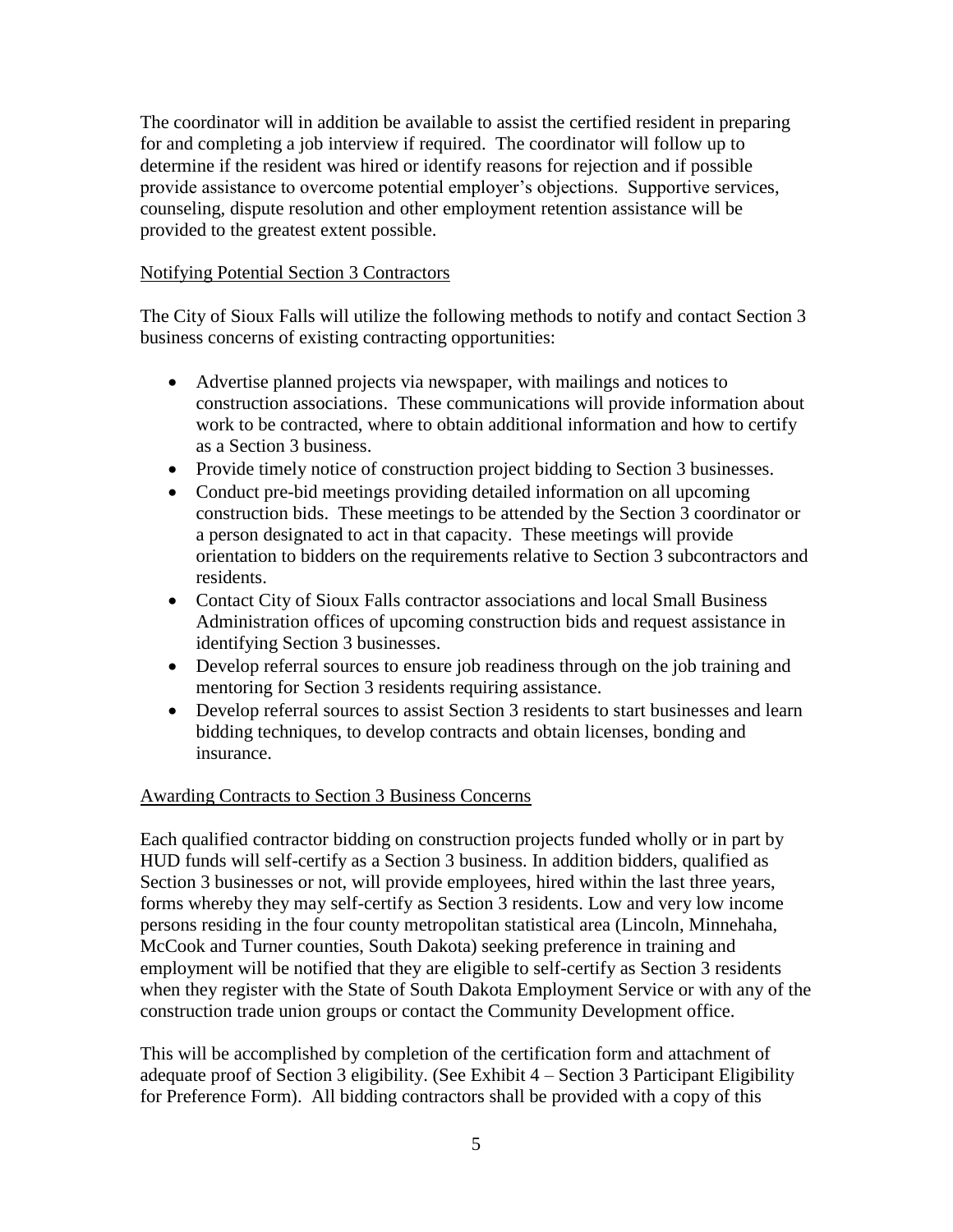Section 3 Plan by inclusion in all project bid packets along with certification forms for Section 3 residents. This plan will be available on the City of Sioux Falls website and from the Section 3 Coordinator.

The Community Development Department will create, maintain and expand, to the greatest extent possible, a listing of both Section 3 qualified business enterprises and residents. This databank will be available to all bidding entities planning to bid as general contractors, subcontractors and to add employees to work on Section 3 covered projects.

#### Incorporation of Section 3 Clause

The City of Sioux Falls has adopted this Section 3 Contracting Policy to be included in contracts for all construction projects generated by the use of HUD funding. This plan includes goal requirements for awarding contracts to Section 3 business concerns and the hiring of Section 3 qualified residents. The aspirational goal for inclusion of state certified Disadvantaged Businesses Enterprises (DBE) is separate but remains applicable to all contracts for construction projects funded by HUD.

The City of Sioux Falls will develop a database, to the greatest extent possible, listing eligible qualified Section 3 business concerns with respect to availability of construction opportunities. These Section 3 certified, residential oriented construction firms will be individually notified by mail of upcoming construction bidding for the purpose of determining job vacancies and skills required to assist in providing training to Section 3 residents. Certifications for Section 3 status for business concerns must be submitted to the Section 3 Coordinator prior to the submission of bids for approval. If a business has been previously approved, certification may be submitted with the bid.

All contractors and sub-contractors whose total contracts are in excess of \$100,000.00 must complete and return Form K to the Section 3 Coordinator for the City of Sioux Falls prior to the issuance of the final payment. The Form K to be completed may be found in any bid packet for projects resulting in contracts at or exceeding the threshold level.

In order for the City of Sioux Falls to provide Section 3 preference to bidding contractors, self-certification forms will be submitted with all bids on HUD funded construction as acknowledgement of the Section 3 contracting and employment provisions. These selfcertification forms are included in all covered project bid packets and are for both Section 3 businesses and residents. Each bidder, general contractor and sub-contractor, will submit an Employment Needs form (Exhibit 7) indicating jobs that will be utilized, the number of positions expected to be required, total hours expected for the project by job, current employee count and estimated positions to be filled.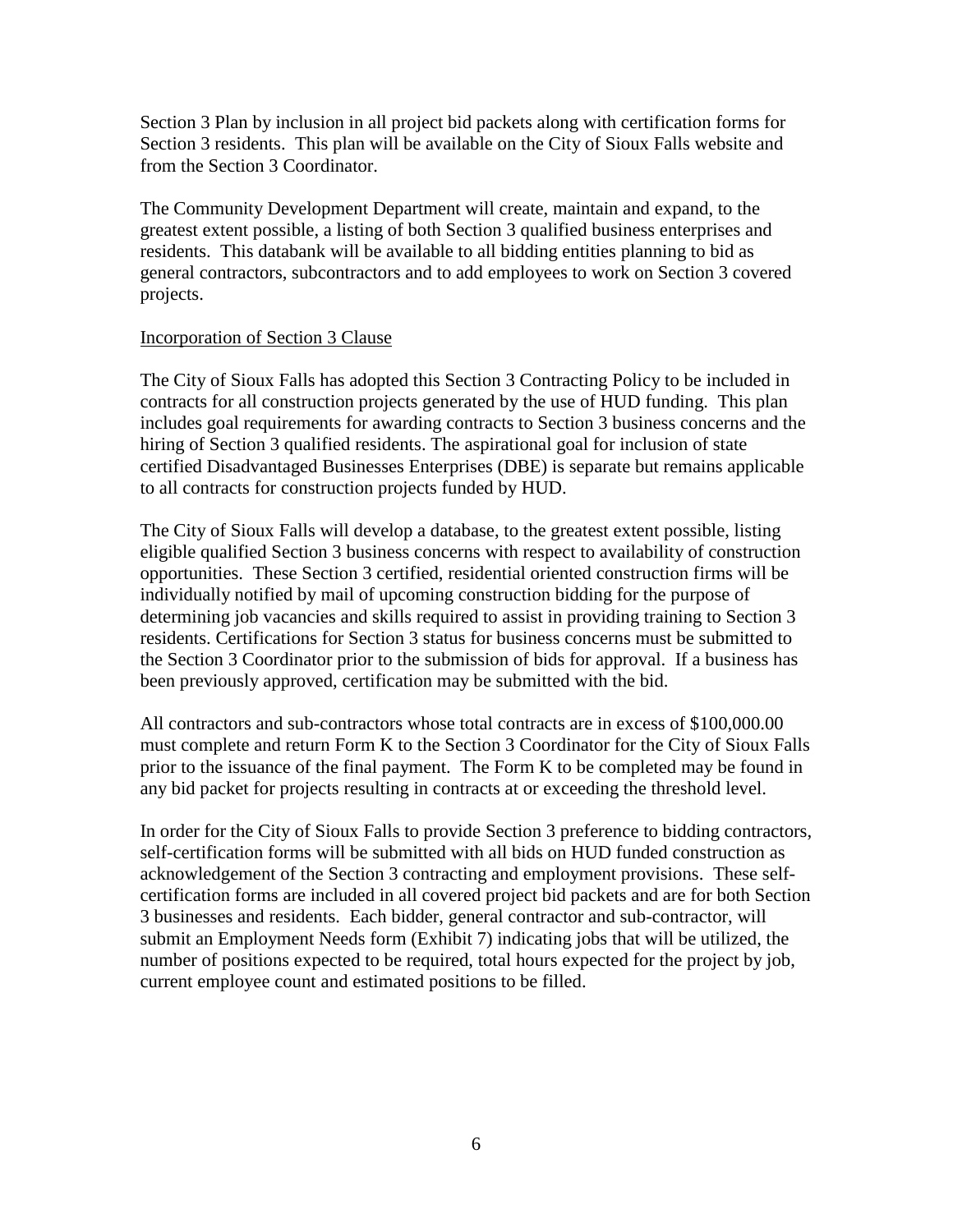#### Section 3 Numerical Goals

It is the policy of the City of Sioux Falls to utilize, to the greatest extent possible, selfcertified Section 3 residents and businesses in all contracts for housing construction, rehabilitation and public construction projects funded wholly or in part by Department of Housing and Urban Development (HUD) funding. The Department of Community Development has adopted a goal of 10% of the project's total contract dollars; this goal is to apply to all projects without regard to the project's estimated cost. A goal of 30% of aggregate new hires is the employment goal for all projects to be in compliance with Section 3 requirements. New hires by sub-contractors may satisfy the general contractor's achievement of these goals. (Reference 24 CFR135.30 –Numerical goal for meeting the greatest extent feasible requirement).

Contractors submitting bids for projects involving HUD funding and the Department of Community Development of the City of Sioux Falls will self-certify as Section 3 businesses if qualified. Both non-qualified and qualified Section 3 businesses will distribute employee certification forms to be submitted to the City of Sioux Falls Section 3 Coordinator. Contractors not meeting the aspirational goal for a project must provide a written explanation as to why the goal was not attained. The Section 3 Contract Clause, shown as Exhibit 1, specifies the requirements utilized on all covered projects and will be included in all covered contracts.

The City of Sioux Falls in compliance with Section 3 regulations, will require contractors and subcontractors to direct efforts toward Section 3 business concerns that are 51% or more owned by a Section 3 resident or whose permanent, full-time workforce includes no less than 30% Section 3 residents or that subcontract in excess of 25% of the total dollar amount of subcontracts to Section 3 business concerns.

#### Goal Achievement

The City of Sioux Falls, through its Section 3 Coordinator will assist contractors lacking experience, to achieve Section 3 hiring and contracting goals. This goal achievement will be done by the coordinator providing:

- A list of interested and qualified Section 3 residents for construction projects.
- A list of interested and qualified Section 3 business concerns.
- Information to contractors of known concerns affecting Section 3 residents performance of job related duties.
- A review of the Section 3 program and its components with contractors and subcontractors to ensure the requirements are understood.
- Publicizing the availability of positions with contractors or their sub-contractors.
- Providing all possible assistance and counseling in job placement, interviews and applications.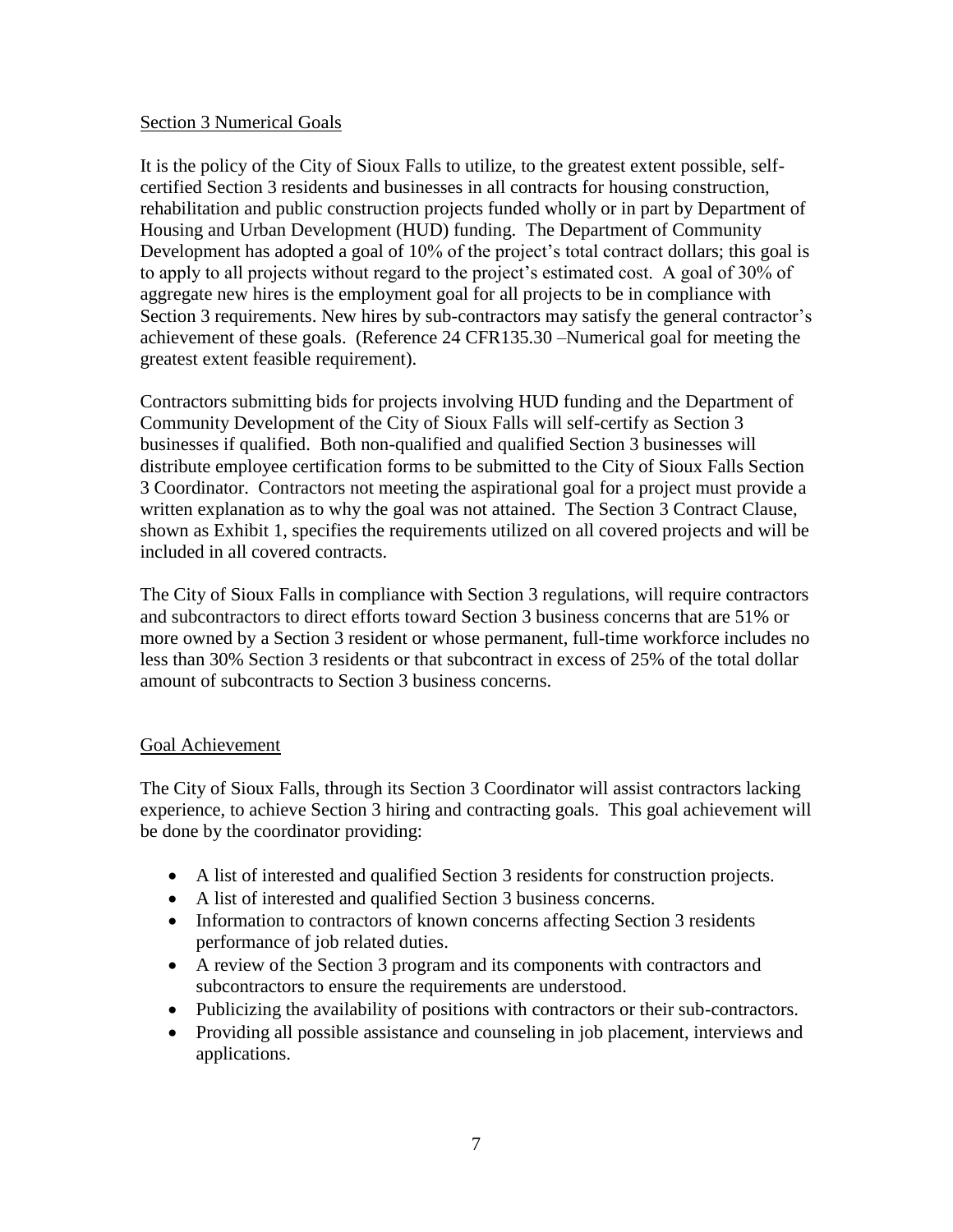### Reporting

The City of Sioux Falls requires that general contractors and subcontractors will report monthly to the Section 3 Coordinator on new hires for the period. (See Exhibit 3)

The City of Sioux Falls will report annually, on HUD-60002, the annual accomplishments regarding employment and other economic opportunities provided to low and very low income persons under Section 3.

### INTERNAL SECTION 3 COMPLAINT PROCEDURE

In order to resolve possible complaints due to non-compliance the City of Sioux Falls requires the submission of any complaint to its Section 3 Coordinator:

- Complaints of non-compliance will be filed in writing, containing the name of the complainant and description of the alleged violation of 24 CFR 135.
- Complaints must be filed within thirty (30) calendar days after the complainant becomes aware of the alleged violation.
- The Section 3 Coordinator will conduct a thorough, informal investigation allowing all interested parties to submit written testimony or evidence relative to the complaint.
- The Section 3 Coordinator will provide written documentation of the findings of the investigation to the City of Sioux Falls Director of the Community Development Department. The director will review the findings for accuracy and completeness and make available his findings within thirty (30) days after the filing of the complaint.

Complainants may have their concerns considered outside of the City of Sioux Falls by filing a complaint with:

> Assistant Secretary for Fair Housing and Equal Opportunity United States Department of Housing and Urban Development 451 Seventh Street, SW Washington, DC 20410

Such complaint must be received not later than 180 days from the date of the action or omission upon which the complaint is based. Time for filing may be extended by the Assistant Secretary for good cause shown.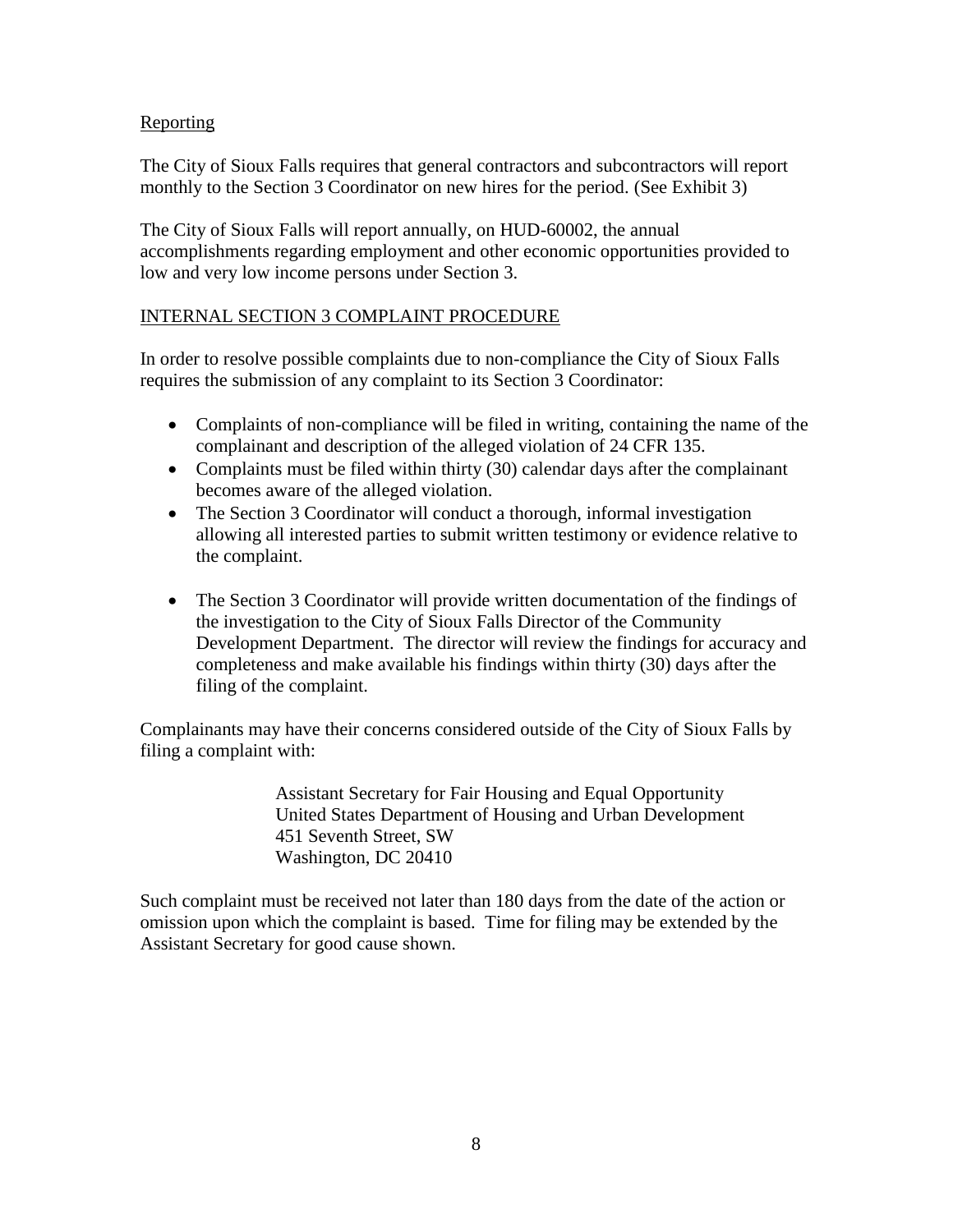#### DEFINITIONS

Applicant – Any entity making application for Section 3 covered assistance, including but not limited to, any state, local government, public housing agency, public or private non-profit organization, private agency or institution, mortgagor, developer, limited dividend sponsor, corporation, resident council or cooperative association.

Assistant – The Assistant Secretary for Fair Housing and Equal Opportunity.

Business Concern – a business entity formed in accordance with state law and which is licensed under state, county or municipal law to engage in the type of business activity for which it was formed.

Contractor – any entity which contracts to perform work generated by the expenditure of Section 3 covered assistance or for work in connection with a Section 3 covered project.

Employment Opportunities Generated by Section 3 Covered Assistance – all employment opportunities generated by the expenditure of Section 3 covered public assistance (i.e. operating, development or modernization assistance as described in Section 135.3 (a)  $(1)$ ).

Low Income Person – Area households whose incomes do not exceed 80 per cent of the median family income for that family size.

Metropolitan Area – A Metropolitan Statistical Area (MSA) as established by the Office of Management and Budget. Sioux Falls, SD is the four county area of Lincoln, Minnehaha, Turner and McCook.

New Hires – Employees added for permanent, temporary or seasonal opportunities.

Recipient – any entity receiving Section 3 covered assistance directly or from others. This does not include the ultimate beneficiary under the HUD program.

Section 3 – Section 3 of the Housing and Urban Development Act of 1968, as amended (12 U.S.C. 1701u).

Section 3 Covered Assistance - Assistance provided under any HUD housing or community development program that is expended for work in connection with housing rehabilitation, construction or other public construction project regardless of ownership.

Section 3 Clause – The contract provisions set forth in Section 135.38. Section 3 Covered Contracts – Contract or subcontract, including professional service contracts, awarded by a recipient or contractor for work generated by the expenditure of Section3 covered assistance. Contracts for material are covered contracts only if the installation of those materials is included.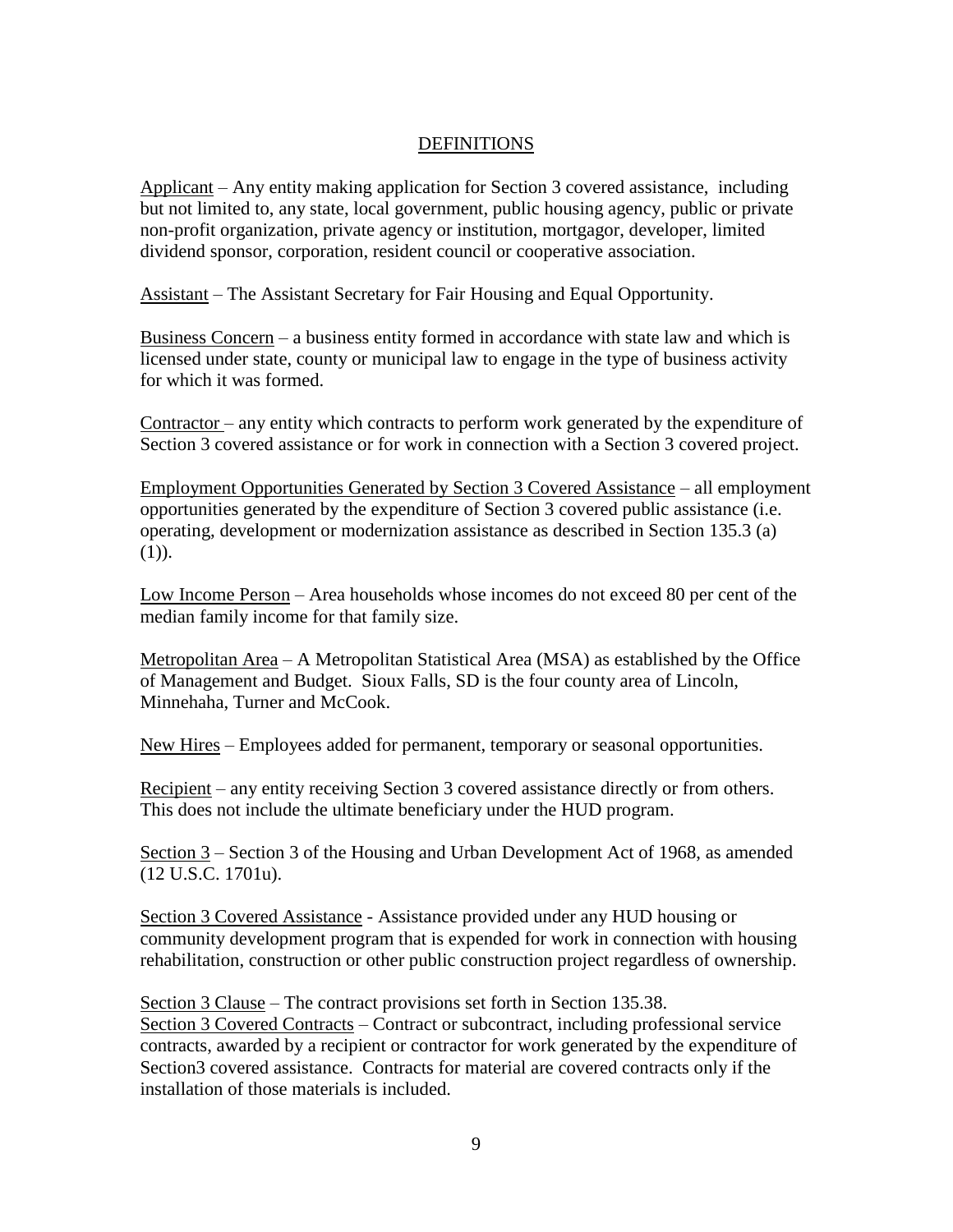Metropolitan Area – A Metropolitan Statistical Area (MSA) as established by the Office of Management. The Sioux Falls area is the four counties of Lincoln, Minnehaha, McCook and Turner Counties in South Dakota.

New Hires – Full time employees engaged for permanent temporary or seasonal employment opportunities.

Recipient – Any entity receiving Section 3 covered assistance, directly for HUD or from another recipient. This includes, but is not limited to, any state unit of local government, other public body, public or private nonprofit organization, private agency or institution, mortgagor, developer, limited dividend sponsor, builder, property manager, community housing development organization, resident management corporation, resident council or cooperative association. Recipient also includes any successor, assignee or transferee of any such entity, but does not include any ultimate beneficiary under the HUD program to which Section 3 applies and does not include contractors.

Section 3 – Section 3 of the Housing and Urban Development Act of 1968, as amended (12 U.S. C. 1701 u).

Section 3 Business Concern – a business concern;

- 1. That is 51 percent or more owned by a Section 3 resident: or
- 2. Whose permanent, full-time employees include persons, at least 30 percent of whom are currently Section 3 residents, or within three years of the date of first employment with the business concern were Section 3 residents; or
- 3. That provides evidence of a commitment to subcontract in excess of 25 percent of the dollar award of all subcontracts to be awarded, to business concerns that meet the qualifications set forth in paragraph 1 or 2 above.

Section 3 Covered Assistance – Assistance provided under any HUD housing or community development program that is expended for work arising in connection with housing rehabilitation, construction or other public construction project. This may include other buildings or improvements, regardless of ownership.

Section 3 Clause – The contract provisions set forth in Section 135.38.

Section 3 Covered Contracts – A contract or subcontract, including professional service contracts, awarded by a recipient or contractor for work generated by the expenditure of Section 3 covered assistance or for work arising in connection with a Section 3 covered project.

Section 3 covered contracts do not include contracts awarded under HUD's procurement program which is governed by the Federal Acquisition Regulation (FAR). Contracts for the purchase of supplies and materials are not included unless a contract for materials incudes the installation of those materials.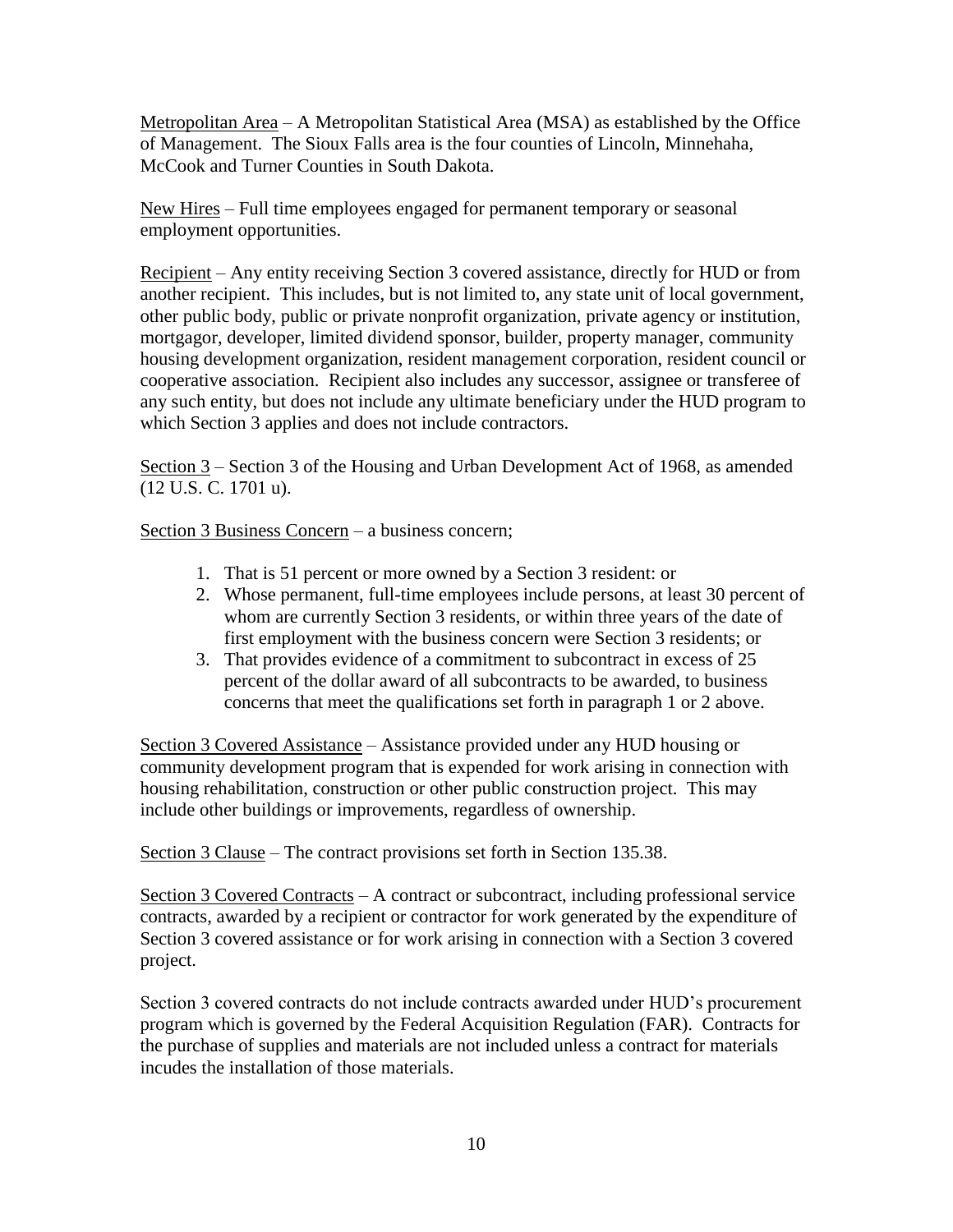Section 3 Covered Project – Construction, reconstruction, conversion or rehabilitation of housing, including reduction and abatement of lead-based paint hazards, other public construction which includes buildings or improvements assisted with housing or community development assistance derived from HUD.

Section 3 Resident – An individual residing in the metropolitan area or non-metropolitan county in which the Section 3 covered assistance is expended and is considered to be a low to very low income person.

Subcontractor – An entity, other than an employee, which has a contract with the contractor to undertake a portion of the contractor's obligation for the performance of work generated by the expenditure of Section 3 covered assistance or arising in connection with a Section 3 covered project.

Very Low Income Person – Single individuals or families whose income does not exceed 50 per cent of the median family income for the area as determined by the Secretary and adjusted for family size.

#### Section 3 Clause

All Section 3 covered contracts shall include the following clause referred to as the Section 3 Clause.

- A. This contract is subject to the requirements of Section 3 of the Housing and Urban Development Act of 1968, 12 U.S.C. 1701u (Section3), as amended. The purpose of Section 3 is to ensure that employment and other economic opportunities generated by HUD assistance and HUD assisted projects shall, to the greatest extent feasible, be directed to low and very low income persons, particularly persons receiving assistance for housing.
- B. Parties to this contract agree to comply with HUD's regulations in 24 CFR Part 135, which implements Section 3. By execution of this contract the parties certify they are under no contractual or other impediment that prevents the complying with Part 135 regulations.
- C. The contractor agrees to send to each labor organization, representative or workers with which the contractor has a collective bargaining agreement or other understanding, if any, a notice advising the labor organization or workers' representative of the contractor's commitments under this Section 3 clause and will post copies of the notice in conspicuous places at the work site for both employees and applicants for training and employment positions.
- D. All contractors agree to include this Section 3 clause in all subcontracts subject to compliance with the regulations in 24 CFR Part 135 and agree to take appropriate action, as provided, upon a finding that any subcontractor is in violation of the regulations in 24 CFR Part 135. Contractors will not subcontract with any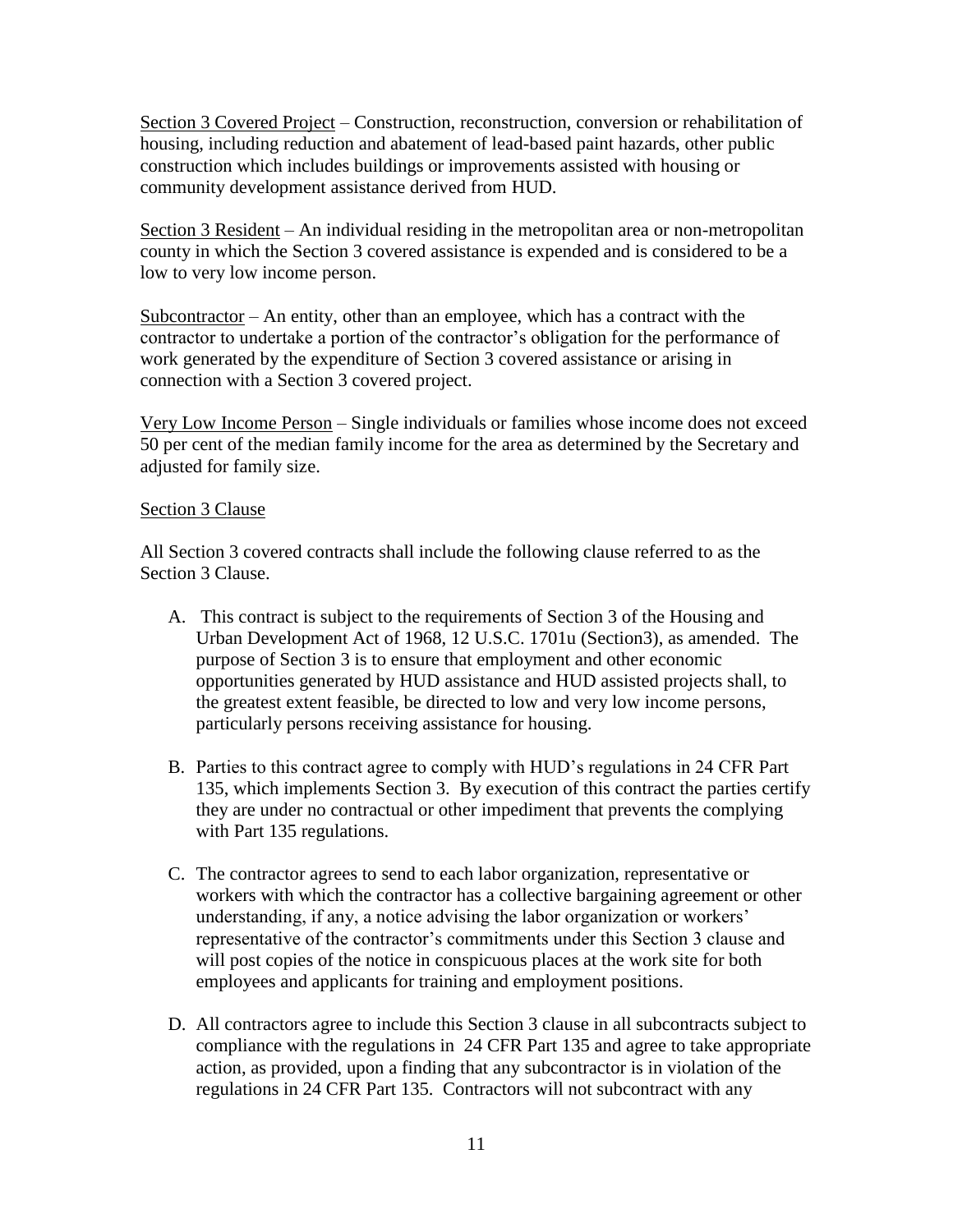subcontractor where the contractor has notice or knowledge that the subcontractor has been found in violation of the regulations.

- E. All contractors will certify that any vacant employment positions, including training position, that are filled (1) after the contractor is selected but before the contract is executed and (2) with persons other than those to whom the regulations require employment opportunities to be directed, were not filled to circumvent the contractor's obligations under 24 CFR Part 135.
- F. Noncompliance with HUD's regulations in 24 CFR 135 may result in sanctions, termination of contracts and debarment or suspension from future HUD assisted contracts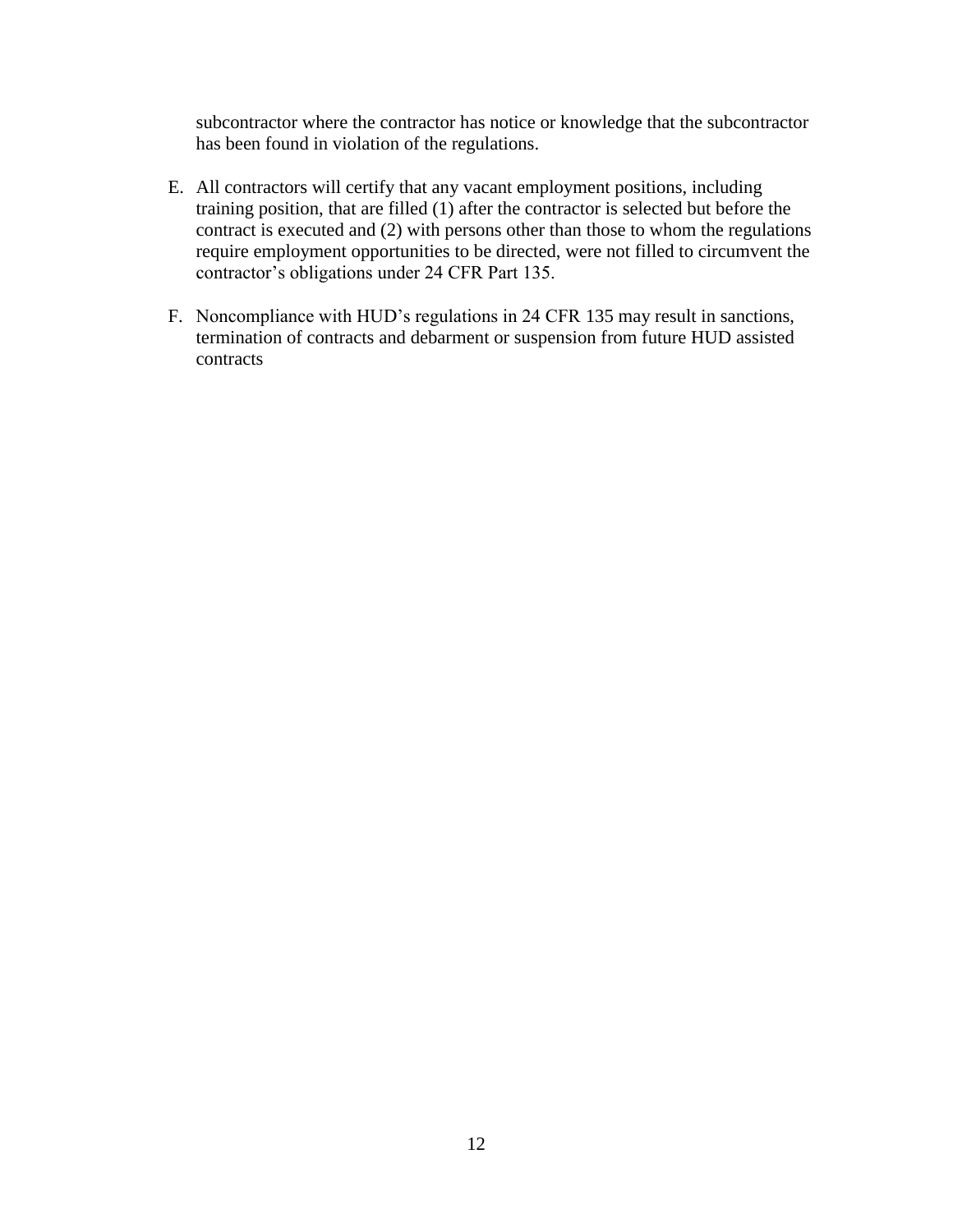### **SECTION 3 CONTRACT CLAUSE**

All Section 3 covered contracts will include the following clause (referred to as the Section 3 Clause).

- A. Work being performed under this contract is subject to the requirements of Section 3 of the Housing and Urban Development Act of 1968, as amended, 12 U.S.C. 1701u ( Section 3). The purpose of Section 3 being to ensure that employment and other economic opportunities generated by HUD assistance, to the greatest extent feasible, be directed to low and very low income persons.
- B. The parties to this contract agree to comply with HUD's regulations as specified in 24 CFR Part 135, which implement Section 3. By execution of this contract the parties certify that they are under no contractual or other impediment that would prevent them from complying with the applicable regulations.
- C. All contractors involved with this contract agree to send to each labor organization or representative of workers with which the contractor has a collective bargaining agreement or other understanding, if any, a notice advising of the contractor's commitments under this Section 3 clause. In addition the contractor will post copies of the notice in conspicuous locations on the work site where both employees and applicants for training and employment may see the notice. The notice will describe the Section 3 preference, set forth the minimum number and job titles subject to hire, availability of apprenticeship and training positions, qualifications for each and the name and location of the person taking applications for each of the positions and anticipated date work will begin.
- D. The contractor agrees to include this Section 3 clause in every subcontract subject to compliance with regulations in 24 CFR Part 135 and agrees to take appropriate action, as provided for in the contract or this Section 3 clause, upon finding the subcontractor is in violation of the regulations in 24 CFR Part 135. The contractor will not subcontract with any company when he has notice or knowledge that the potential subcontractor has been in violation of the regulation.
- E. The contractor will certify that any vacant positions filled after the contractor was selected but before the contract was executed with persons other than those covered by the regulations was not done in order to circumvent the contractor's obligations un 24 CFR Part 135.
- F. Noncompliance with the regulations may result in sanctions, termination of this contract for default and debarment or suspension from future HUD assisted contracts.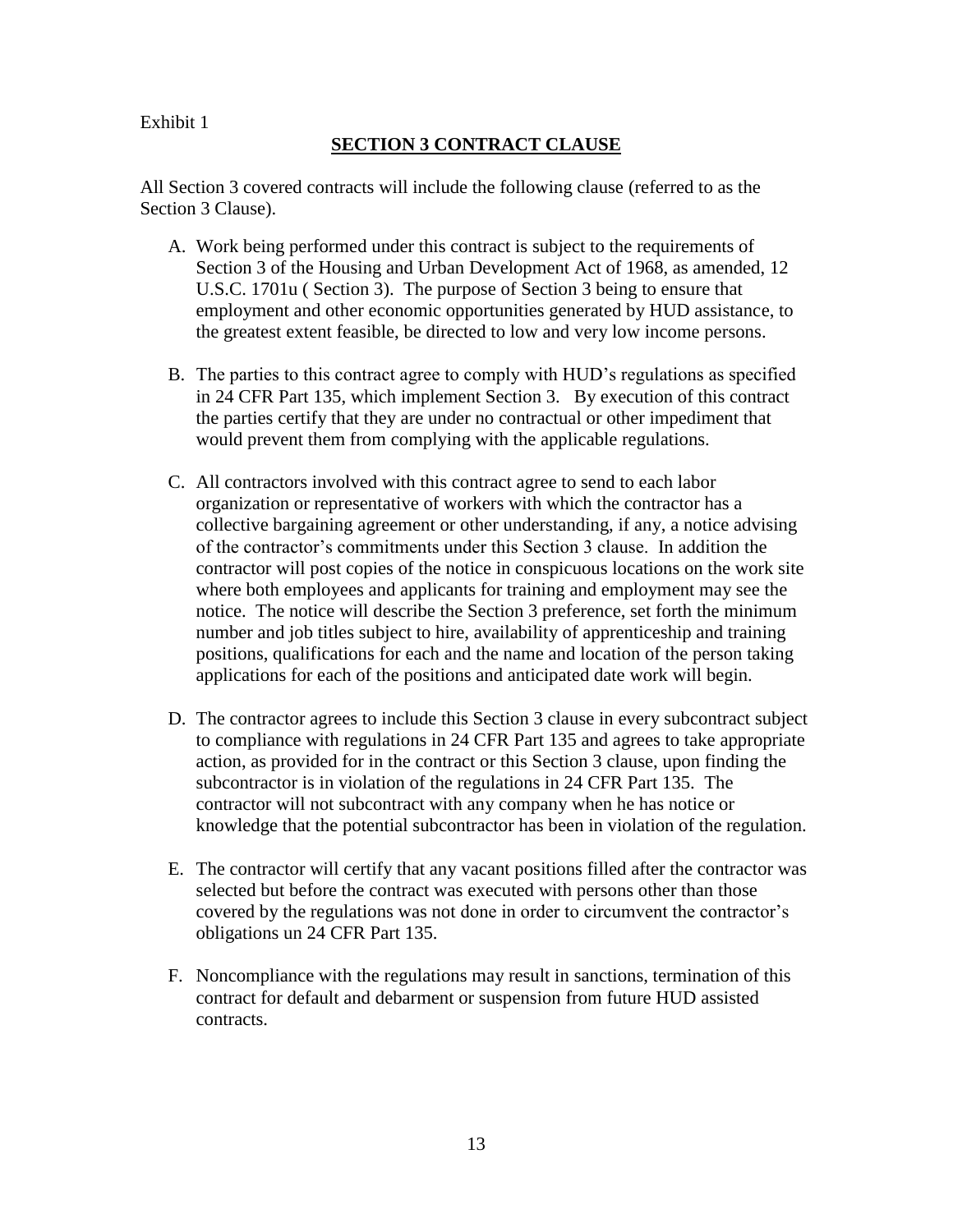#### ASSURANCE OF COMPLIANCE

## TRAINING, EMPLOYMENT AND CONTRACTING OPPORTUNITIES FOR BUSINES AND LOWER INCOME PERSONS.

The project assisted under this contract is subject to the requirements of Section 3 of the Housing and Urban Development Act of 1968, as amended, 12U.S.C. 170U. Section 3 requires that opportunities for training and employment be given, to the greatest extend feasible, to lower income residents of the Sioux Falls Metropolitan Statistical Area and contracts for work in connection with the project be awarded to business concerns which are located in or owned by persons residing in the area of the project.

Notwithstanding any other provision of this contract, the undersigned shall carry out the provisions of Section 3 and the regulations issued pursuant thereto by the Secretary set forth in 24 CFR Part 135 and all applicable rules and orders of the Secretary issued prior to the execution of this contract. The requirements of the regulations include but are not limited to development and implementation of an affirmative action plan for utilizing business concerns located within or owned by persons residing in the area of the project, the making of a good faith effort, as defined by the regulation, to provide training, employment and business opportunities required by Section 3; and incorporation of the "Section 3 Clause" specified by Section 135.20(b) of the regulations in all contracts for work in connection with the project. It is certified and agreed that there are no conditions preventing compliance with these requirements.

Compliance with the provisions of Section3, the regulations set forth in 24 CFR Part 135 and all applicable rules and orders of the Secretary issued prior to approval by the government of the application for this contract shall be a condition of the federal financial assistance provided to the project. Failure to fulfill these requirements shall subject all parties to sanctions specified by the contract and to such sanctions as are specified by 24 CFR Part 135.

**SIGNTURE: \_\_\_\_\_\_\_\_\_\_\_\_\_\_\_\_\_\_\_\_\_\_\_\_\_\_\_\_\_\_\_\_\_\_\_**

**PRINTED NAME: \_\_\_\_\_\_\_\_\_\_\_\_\_\_\_\_\_\_\_\_\_\_\_\_\_\_\_\_\_**

| DATE: | 17.11.11.14<br>EX N1 D1 L |
|-------|---------------------------|
|       |                           |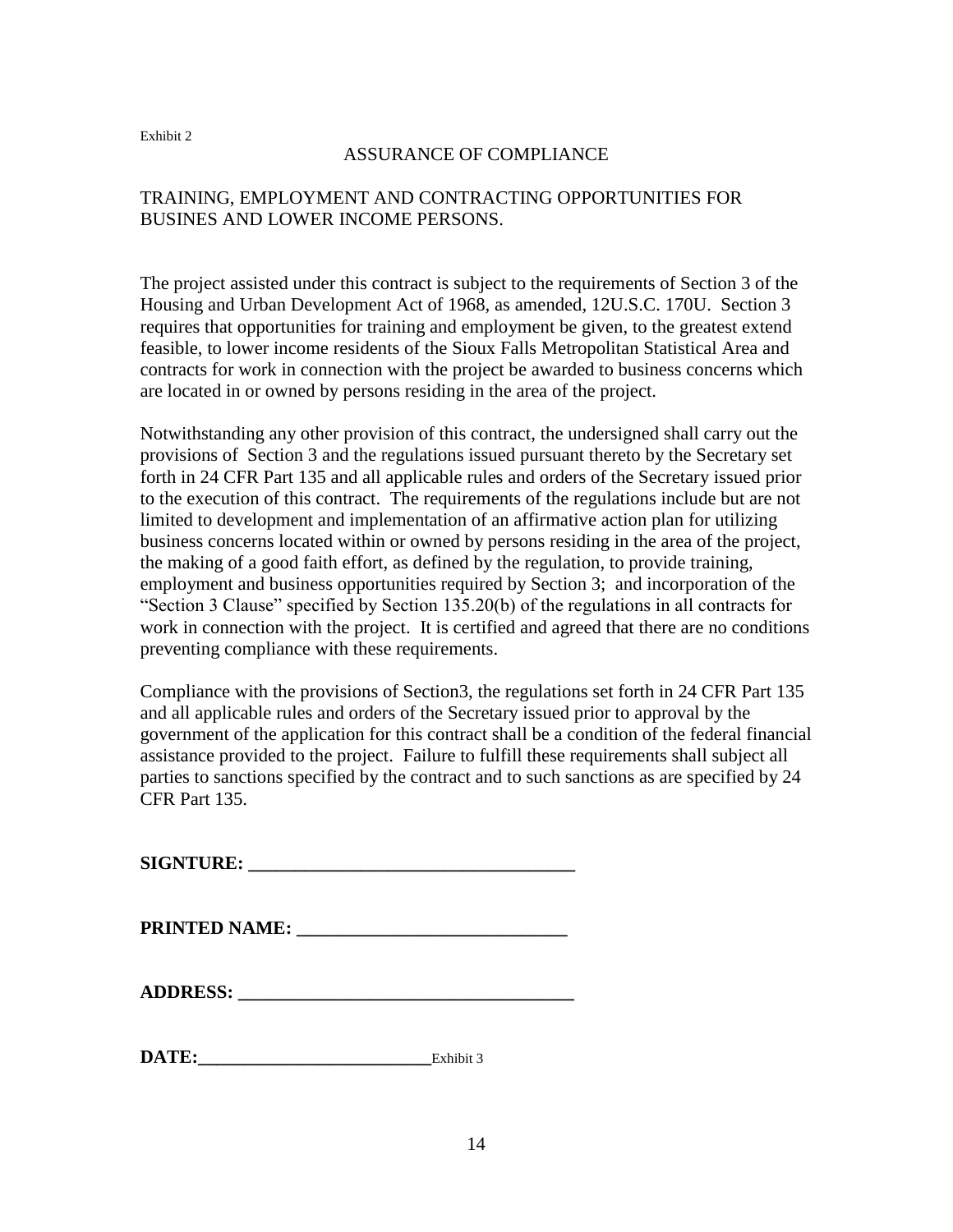## **CITY OF SIOUX FALLS SECTION 3**

### **NEW HIRES SECTION 3 MONTHLY COMPLIANCE FORM**

This form is to be completed, signed and returned to the City of Sioux Falls Section 3 Coordinator monthly by the general contractor and all sub-contractors participating in this project.

Mail, email or fax to:

Bill Hassler P.O. Box 7402 Sioux Falls, SD 57117-7402 Fax Number: 605/367-4599 Email: [whassler@siouxfalls.org](mailto:whassler@siouxfalls.org)

Project Name: \_\_\_\_\_\_\_\_\_\_\_\_\_\_\_\_\_\_\_\_\_\_\_\_\_\_\_\_\_\_\_\_\_\_\_\_\_\_\_\_\_\_\_\_\_\_\_\_\_\_\_

Project Address: \_\_\_\_\_\_\_\_\_\_\_\_\_\_\_\_\_\_\_\_\_\_\_\_\_\_\_\_\_\_\_\_\_\_\_\_\_\_\_\_\_\_\_\_\_\_\_\_\_

\_\_\_\_ No new hires were added this period.

\_\_\_\_ New hires added this period were \_\_\_\_\_ Section 3 employees \_\_\_\_\_ Non-Section 3

Described below are actions taken this period to recruit Section 3 qualified residents for open positions. (Suggested activities are: Contact SD Employment Services, trade unions, advertised job availability)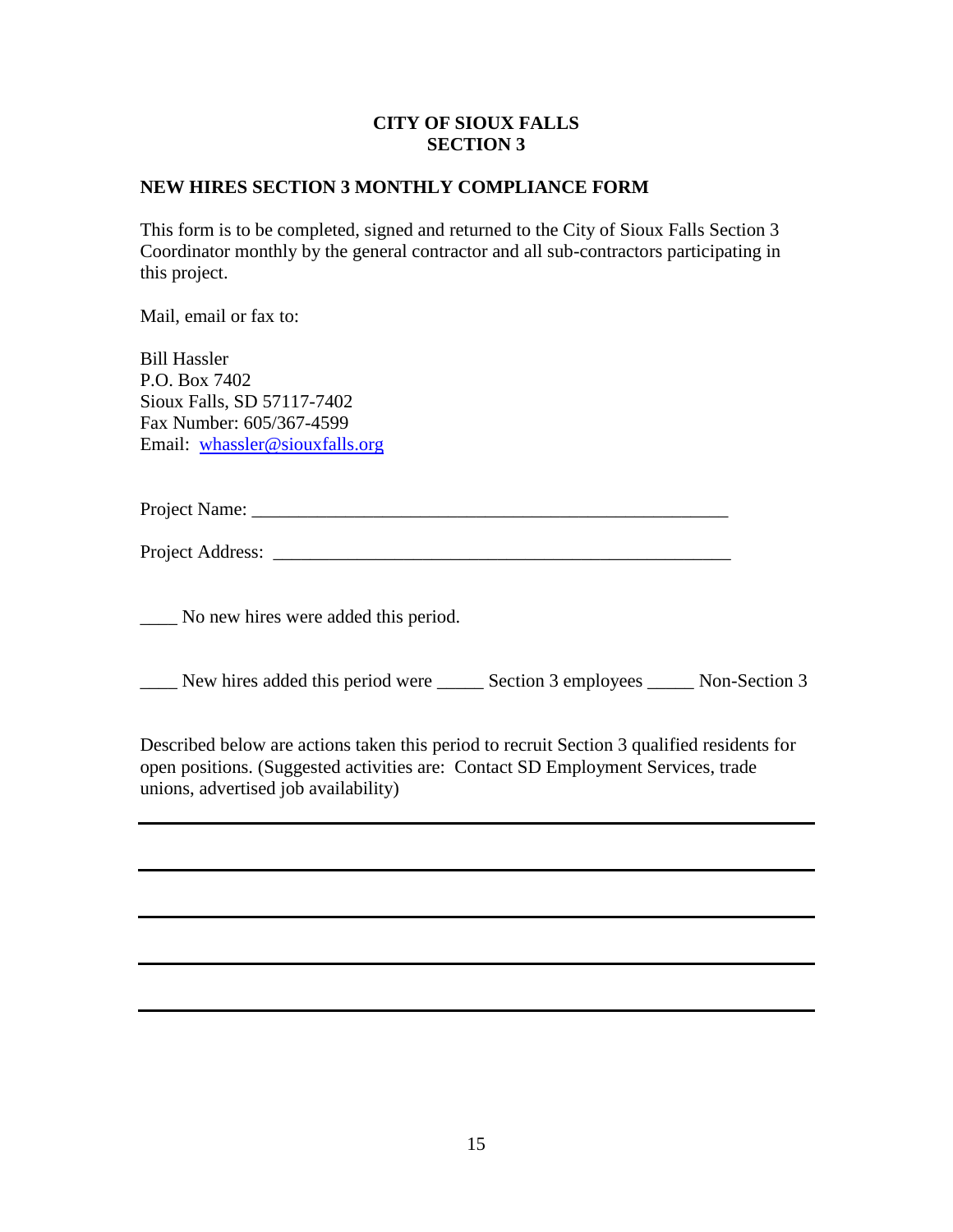#### **REQUEST FOR CONSIDERATION SECTION 3 BUSINESS CONCERN**

**Use of this form is optional and should only be submitted if your company meets one of the criteria options below, AND desires to be considered as a Section 3 business concern.**

**Purpose**: Section 3 of the Housing and Urban Development Act of 1968, amended by the Housing and Community Development Act of 1992, was enacted to ensure that the contracting opportunities created by HUD-assisted housing and community development programs, to the greatest extent feasible, be directed toward Section 3 business concerns in the area of the project. Section 3 dictates that those firms who a) demonstrate sufficient ability to perform successfully under the terms and conditions of the proposed contract (consideration of the contractor's record in complying with public policy requirements), and b) meet the guidelines for Section 3 business concerns be granted preference in contracting. If your firm wishes to be considered for Section 3 contracting preference, please certify eligibility below. If your firm does not meet the guidelines or does not wish to be considered, please indicate that fact below. **Be accurate and truthful**. All information may be verified, and inaccuracies will affect your eligibility.

**Definitions:** Section 3 residents are defined as those who live in the project area and meet the income per household size guidelines listed below. Household size is determined by the total number of persons who reside in the home. Annual income is determined by the total wages received by **ALL** members of the household, plus **ALL** other incomes, such as child support, unemployment compensation, social security, disability, alimony, etc.

|                                                                                                                                                                                                                                                    |    |                         | Income Guidelines for Section 3 Residents (annual income):            |  |                                                                                                                                                |
|----------------------------------------------------------------------------------------------------------------------------------------------------------------------------------------------------------------------------------------------------|----|-------------------------|-----------------------------------------------------------------------|--|------------------------------------------------------------------------------------------------------------------------------------------------|
|                                                                                                                                                                                                                                                    |    |                         | 1 person, and my income is less than \$38,050.                        |  | 5 person,, and our income is less than \$58,650.                                                                                               |
|                                                                                                                                                                                                                                                    |    |                         | 2 person, and our income is less than \$43,450.                       |  | 6 person, and our income is less than \$63,000.                                                                                                |
|                                                                                                                                                                                                                                                    |    |                         | 3 person, and our income is less than \$48,900.                       |  | 7 person, and our income is less than \$67,350.                                                                                                |
|                                                                                                                                                                                                                                                    |    |                         | 4 person and our income is less than \$54,300.                        |  | 8 person, and our income is less than \$71,700.                                                                                                |
|                                                                                                                                                                                                                                                    |    |                         |                                                                       |  | To be considered an eligible Section 3 business concern, you must meet one of the criteria listed below. Please indicate which are applicable: |
| Option                                                                                                                                                                                                                                             |    |                         |                                                                       |  |                                                                                                                                                |
|                                                                                                                                                                                                                                                    | 1. |                         | Are 51% or more owned by Section 3 residents (as described above); or |  |                                                                                                                                                |
|                                                                                                                                                                                                                                                    | 2. |                         | employment with the business concern were Section 3 residents; or,    |  | Have permanent, full-time employees, at least 30% of whom are currently Section 3 residents, or within three years of the date of first        |
|                                                                                                                                                                                                                                                    | 3. | concern.                |                                                                       |  | Provides evidence of a commitment to subcontract in excess of 25 percent of the dollar award of all subcontracts to Section 3 business         |
|                                                                                                                                                                                                                                                    | 4. |                         | We do not meet any of the criteria.                                   |  |                                                                                                                                                |
|                                                                                                                                                                                                                                                    |    |                         | We do not wish to be considered as a Section 3 business.              |  |                                                                                                                                                |
|                                                                                                                                                                                                                                                    |    |                         | We are located in the Sioux Falls metropolitan area $\Box$ Yes        |  | No                                                                                                                                             |
|                                                                                                                                                                                                                                                    |    |                         | I certify that the above statements are accurate and true.            |  |                                                                                                                                                |
|                                                                                                                                                                                                                                                    |    |                         |                                                                       |  |                                                                                                                                                |
|                                                                                                                                                                                                                                                    |    |                         |                                                                       |  | Title <b>Expansion Community Community</b> Title                                                                                               |
|                                                                                                                                                                                                                                                    |    |                         |                                                                       |  |                                                                                                                                                |
| Note: Please provide the below information in relationship to the majority ownership entity of the business concern. This information is optional and is<br>used for statistical purposes only. It will not be used in contracting considerations. |    |                         |                                                                       |  |                                                                                                                                                |
| Owner is:                                                                                                                                                                                                                                          |    |                         |                                                                       |  |                                                                                                                                                |
|                                                                                                                                                                                                                                                    |    | Handicapped or Disabled | White                                                                 |  | American Indian or Alaska Native AND<br>White                                                                                                  |
| American Indian or Alaska Native<br>Asian AND White<br>Male                                                                                                                                                                                        |    |                         |                                                                       |  |                                                                                                                                                |
| Female                                                                                                                                                                                                                                             |    |                         | <b>Black or African American</b>                                      |  | Black or African American AND White                                                                                                            |
| Ethnicity – Please check one                                                                                                                                                                                                                       |    |                         | Asian                                                                 |  | Other more than one race                                                                                                                       |
| Hispanic or Latino                                                                                                                                                                                                                                 |    |                         | Native Hawaiian or Other Pacific Islander                             |  |                                                                                                                                                |

Not Hispanic or Latino <br> **American Indian or Alaska Native AND Black or African American**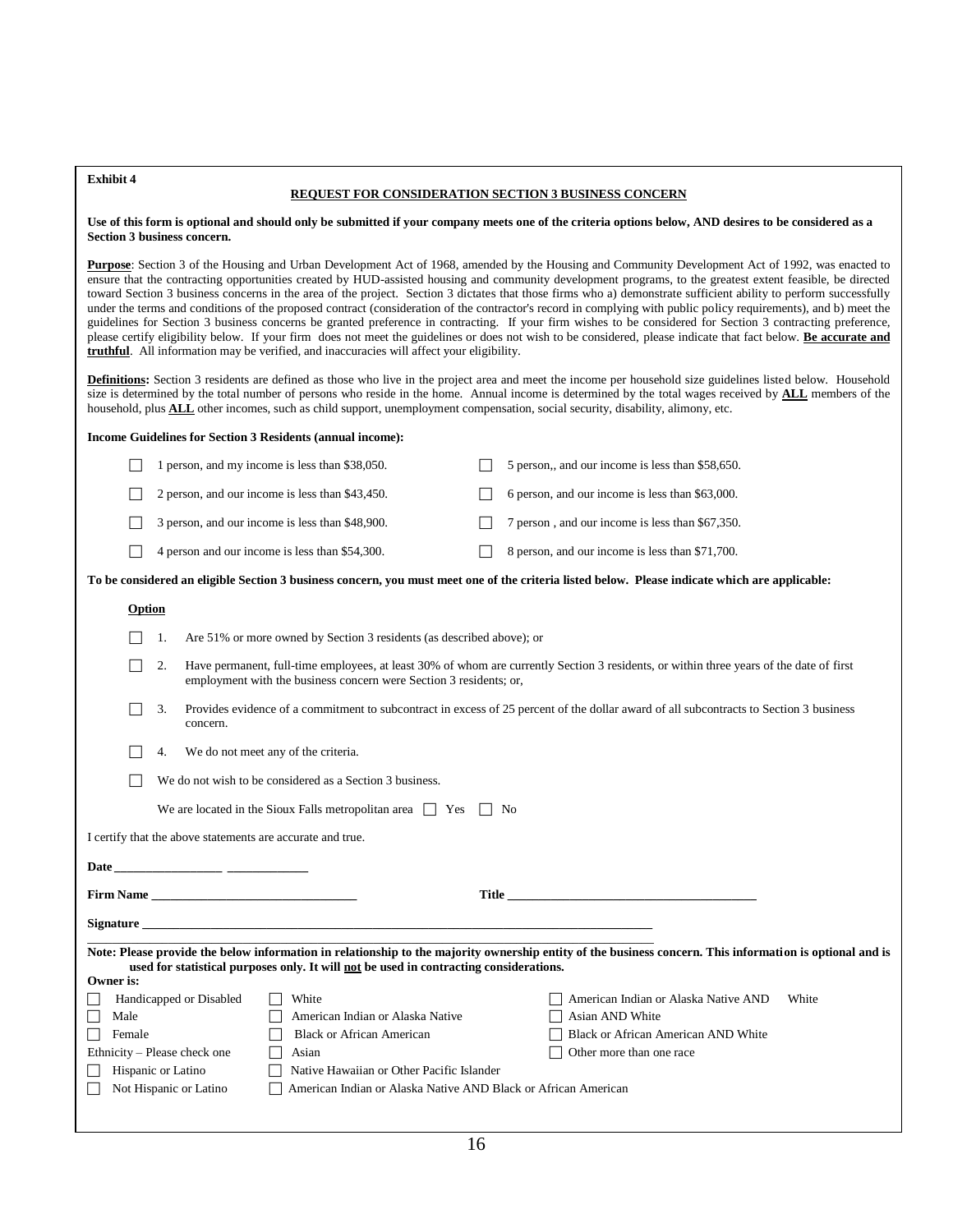#### **SECTION 3 BUSINESS EMPLOYEE CERTIFICATION**

**Use this form only if your company desires to be considered as a Section 3 business concern and you are applying under the category pertaining to the number of employees at or below 80 percent of the median income.**

Federal regulations require that we maintain some generalized income data about our employees. The list below refers to the income amount considered to be 80 percent of the median income for the City of Sioux Falls, for specific household sizes, according to the listed HUD information. Household size is determined by the total number of persons who reside in the home. Annual income is determined by the total wages received by all members of the household, plus all other income such as child support, unemployment compensation, social security, disability, alimony, etc. Locate your household size, and note the income amount specified for it. Please indicate whether your annual income is above or below that amount. Please be accurate and truthful.

|                                                                                                                           | whether your annual income is above or below that amount. Please be accurate and truthful.                                                                                                                 |                                                                                                                                                                    |       |
|---------------------------------------------------------------------------------------------------------------------------|------------------------------------------------------------------------------------------------------------------------------------------------------------------------------------------------------------|--------------------------------------------------------------------------------------------------------------------------------------------------------------------|-------|
| <b>BELOW</b>                                                                                                              | $\Box$                                                                                                                                                                                                     | 1 person\$38,050<br>2 person\$43,450<br>3 person\$48,900<br>4 person\$54,300<br>5 person\$58,650<br>7 person\$67,350<br>8 person\$71,700<br><b>ABOVE</b><br>$\Box$ |       |
| No <sub>□</sub>                                                                                                           |                                                                                                                                                                                                            | I live in the Sioux Falls metropolitan area: (South Dakota Counties of Minnehaha, Lincoln, Turner & McCook)                                                        | Yes ⊡ |
| Thank you for your cooperation.                                                                                           |                                                                                                                                                                                                            |                                                                                                                                                                    |       |
|                                                                                                                           |                                                                                                                                                                                                            |                                                                                                                                                                    |       |
|                                                                                                                           |                                                                                                                                                                                                            |                                                                                                                                                                    |       |
|                                                                                                                           |                                                                                                                                                                                                            |                                                                                                                                                                    |       |
|                                                                                                                           |                                                                                                                                                                                                            | Note: Please check the appropriate information below concerning yourself as the employee. This information is optional and<br>used for statistical purposes only.  |       |
| Handicapped or Disabled<br>Male<br>Female<br>Ethnicity - Please check one<br>Hispanic or Latino<br>Not Hispanic or Latino | White<br>American Indian or Alaska Native<br><b>Black or African American</b><br>Asian<br>П<br>Native Hawaiian or Other Pacific Islander<br>American Indian or Alaska Native AND Black or African American | American Indian or Alaska Native and White<br>Asian AND White<br>Black or African American AND White<br>Other more than one race                                   |       |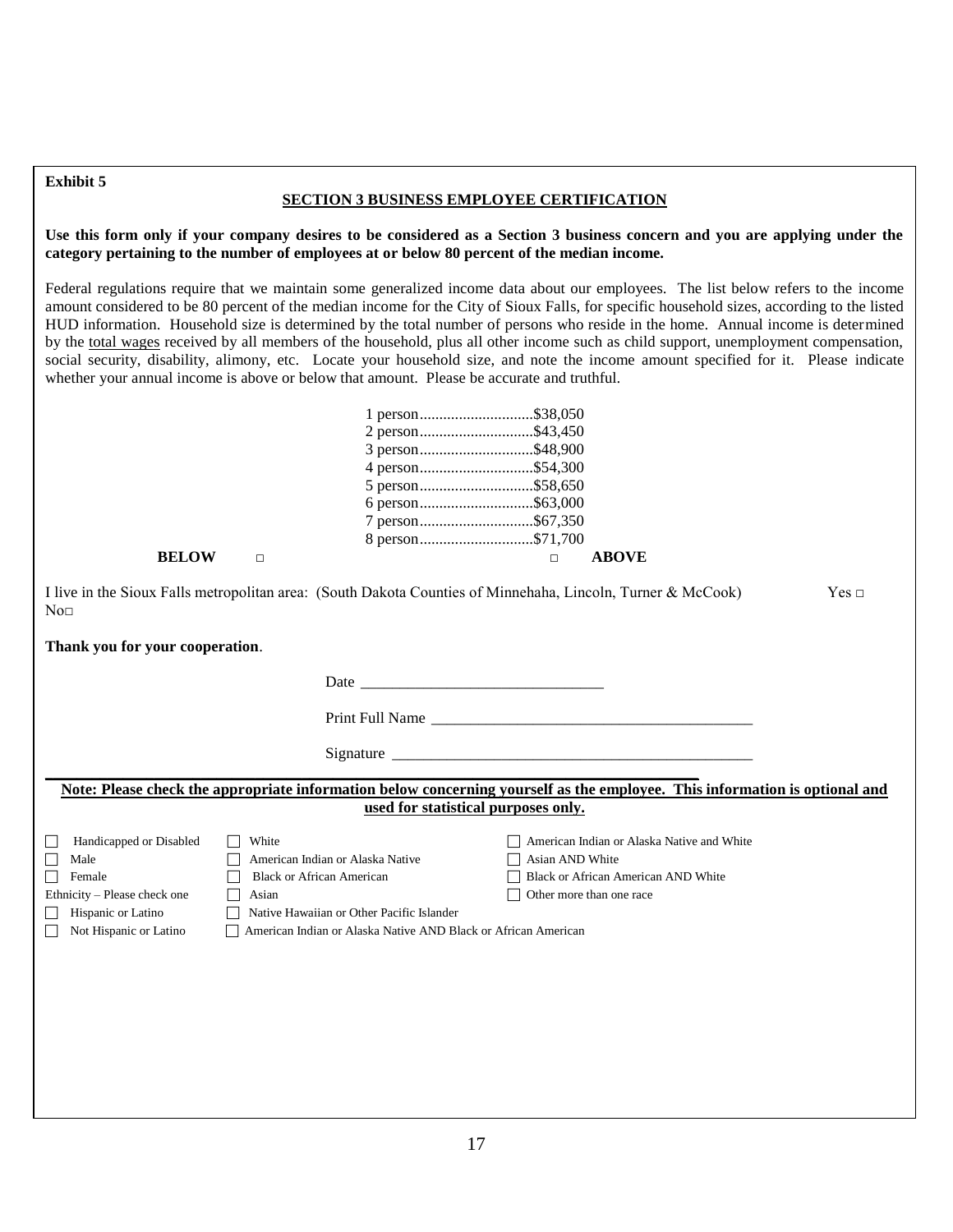#### **REQUEST FOR CONSIDERATION – SECTION 3 RESIDENT**

**Use of this form is optional. This form may be used to certify prospective employees that wish to be considered Section 3 residents as stipulated below.**

**Purpose:** Section 3 of the Housing and Urban Development Act of 1968, amended by the Housing and Community Development Act of 1992, was enacted to ensure that the economic opportunities created by HUD assisted housing and community development programs, to the greatest extent feasible, be directed toward low- and very low-income persons who reside in the area of the project. Section 3 dictates that those who a) are most qualified for the job, and b) meet the income guidelines for Section 3 residents be granted preference in hiring**. If you wish to be considered for Section 3 hiring preference, please answer questions 1 and 3.** If you do not wish to be considered, please answer questions 2 and 3.

**Directions:** Household size is determined by the total number of persons who live in your home. Annual income is determined by the total wages received by all members of the household, plus all other incomes, such as child support, unemployment compensation, social security, disability, alimony, etc. Find your household size below. If your annual income is **less** than the amount indicated for your household size, check that box. If all other hiring qualifications are met, you will be given hiring preference as a Section 3 resident. Be accurate and truthful. Inaccuracies will affect your eligibility.

#### 1. My household size is:

|                                                                 | 1 person, and my income is less than \$38,050.                                           |  | 5 person, and our income is less than \$58,650                                                                                                   |            |           |  |  |  |  |  |
|-----------------------------------------------------------------|------------------------------------------------------------------------------------------|--|--------------------------------------------------------------------------------------------------------------------------------------------------|------------|-----------|--|--|--|--|--|
|                                                                 | 2 person, and my income is less than \$43,450.                                           |  | 6 person, and our income is less than \$63,000                                                                                                   |            |           |  |  |  |  |  |
|                                                                 | 3 person, and my income is less than \$48,900.                                           |  | 7 person, and our income is less than \$67,350                                                                                                   |            |           |  |  |  |  |  |
|                                                                 | 4 person, and my income is less than \$54,300.                                           |  | 8 person, and our income is less than \$71,700.                                                                                                  |            |           |  |  |  |  |  |
|                                                                 | My income exceeds that listed for my family size.                                        |  |                                                                                                                                                  |            |           |  |  |  |  |  |
| 2.                                                              | I do not wish to be considered for Section 3 hiring preference.                          |  |                                                                                                                                                  |            |           |  |  |  |  |  |
| 3.                                                              |                                                                                          |  | I live in the Sioux Falls metropolitan area. (South Dakota Counties of Minnehaha, Lincoln, McCook & Turner)                                      | <b>YES</b> | $\Box$ NO |  |  |  |  |  |
|                                                                 | I certify that the statements made above are accurate and true.                          |  |                                                                                                                                                  |            |           |  |  |  |  |  |
| Date_                                                           |                                                                                          |  |                                                                                                                                                  |            |           |  |  |  |  |  |
| PRINT FULL NAME                                                 |                                                                                          |  |                                                                                                                                                  |            |           |  |  |  |  |  |
|                                                                 |                                                                                          |  |                                                                                                                                                  |            |           |  |  |  |  |  |
| <b>SIGNATURE</b>                                                |                                                                                          |  |                                                                                                                                                  |            |           |  |  |  |  |  |
|                                                                 |                                                                                          |  | NOTE: Providing the information below is optional, and will be used for statistical purposes only, it will not be used in hiring considerations. |            |           |  |  |  |  |  |
|                                                                 |                                                                                          |  |                                                                                                                                                  |            |           |  |  |  |  |  |
| Handicapped or Disabled                                         | White                                                                                    |  | American Indian or Alaska Native and White                                                                                                       |            |           |  |  |  |  |  |
| Male                                                            | American Indian or Alaska Native                                                         |  | Asian AND White                                                                                                                                  |            |           |  |  |  |  |  |
| Female                                                          | <b>Black or African American</b>                                                         |  | Black or African American AND White                                                                                                              |            |           |  |  |  |  |  |
| Ethnicity - Please check one                                    | Asian                                                                                    |  | Other more than one race                                                                                                                         |            |           |  |  |  |  |  |
| Hispanic or Latino<br>Native Hawaiian or Other Pacific Islander |                                                                                          |  |                                                                                                                                                  |            |           |  |  |  |  |  |
|                                                                 | Not Hispanic or Latino<br>American Indian or Alaska Native AND Black or African American |  |                                                                                                                                                  |            |           |  |  |  |  |  |
|                                                                 |                                                                                          |  |                                                                                                                                                  |            |           |  |  |  |  |  |
|                                                                 |                                                                                          |  |                                                                                                                                                  |            |           |  |  |  |  |  |
|                                                                 |                                                                                          |  |                                                                                                                                                  |            |           |  |  |  |  |  |